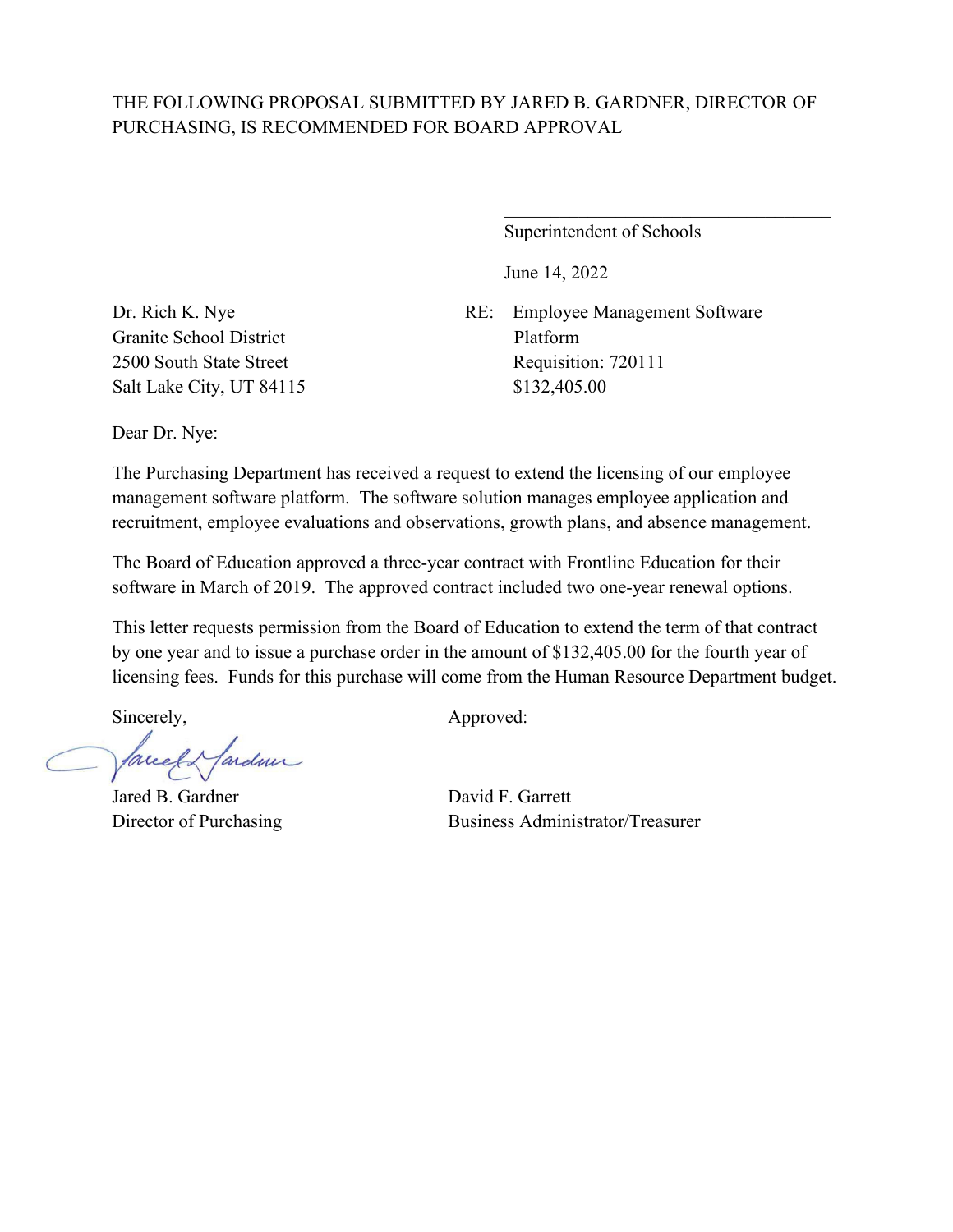$\overline{a}$ 

Superintendent of Schools

June 14, 2022

Dr. Rich K. Nye RE: Cold Food Storage Services Granite School District for Child Nutrition 2500 South State Street Requisition: 720176

Salt Lake City, Utah 84115 \$117,900.00

Dear Dr. Nye:

The above listed requisition was submitted to the Purchasing Department over the signatures of Dana Adams and David Garrett. The Purchasing Department is seeking approval to release orders against an open purchase order for cold storage services, on an as-needed basis, for the 2022-2023 school year.

The current contract 21-334 was established with Performance Cold Storage using Bid 21-033 which offered four one-year renewals. Permission is requested to exercise the first renewal option and to extend the contract by one year to May 10, 2023.

We respectfully request approval to issue purchase orders to Performance Cold Storage in the total of \$117,900.00. Funds for this expenditure are to come from the Child Nutrition budget.

facely farden

Jared B. Gardner David F. Garrett

Director of Purchasing Business Administrator/Treasurer

Sincerely,  $\qquad \qquad \text{Approved:}$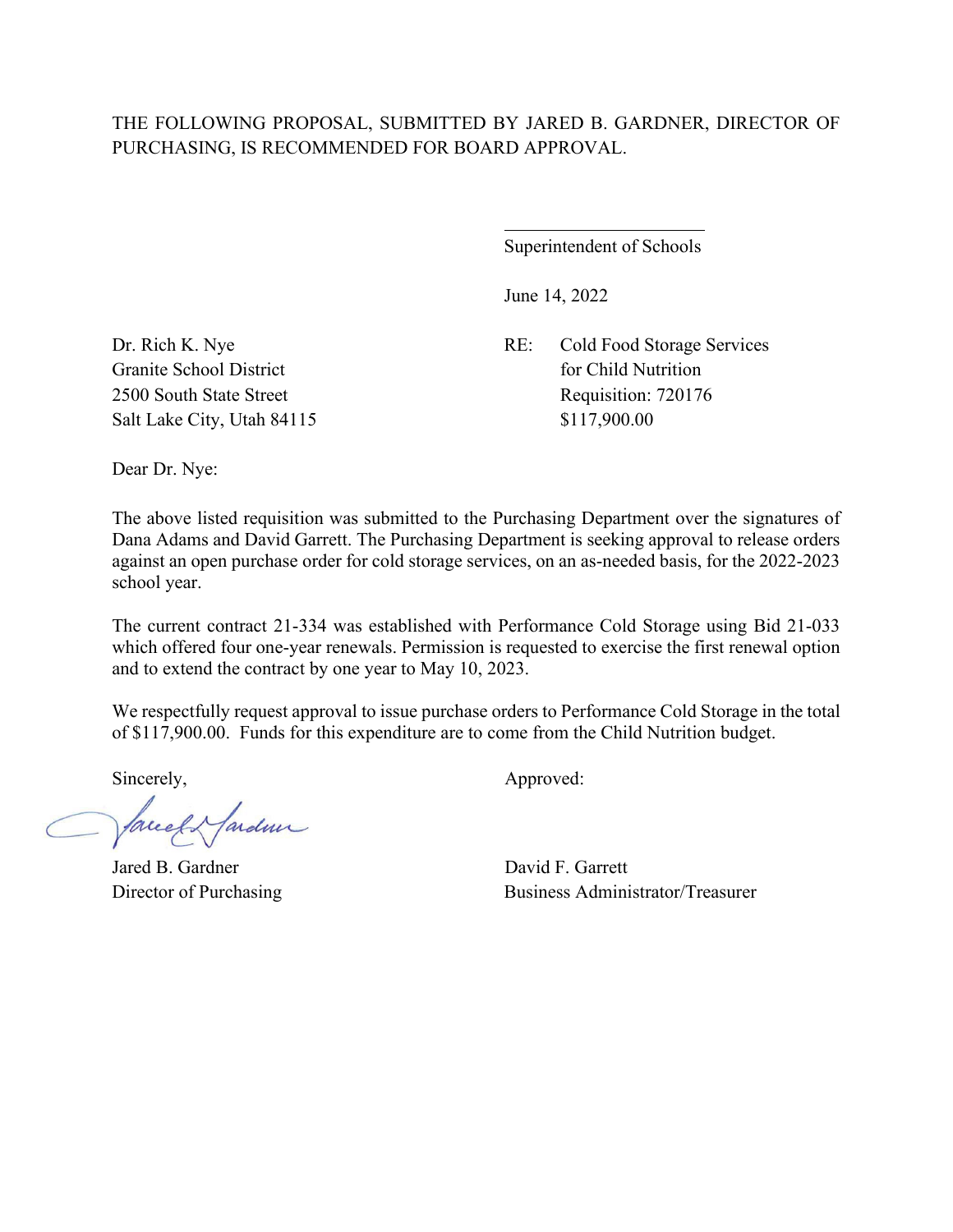Superintendent of Schools

June 14, 2022

Dr. Rich K. Nye RE: GoalView Software Renewal Granite School District **Requisition: 720135** 

 $\mathcal{L}_\mathcal{L}$  , which is a set of the set of the set of the set of the set of the set of the set of the set of the set of the set of the set of the set of the set of the set of the set of the set of the set of the set of

2500 South State Street \$70,000.00 Salt Lake City, UT 84115

Dear Dr. Nye:

A request was submitted to the Purchasing Department by the Special Education Department for continued annual software maintenance, service and support of the GoalView software. This software is an online, special education file management system that enables teachers, administrators, and related services personnel to complete their paperwork as outlined by the state and federal governments.

A Notice of Proposed Sole Source was published for a five-year period through 6/30/2024. No comments were received.

Permission is requested to issue a purchase order to Public Consulting Group Inc for \$70,000.00 for the 2022/2023 school year. The actual cost may vary based on actual number of students served. Funds for this expenditure are to come from the IDEA Special Education budget.

ardmi Tarce

Sincerely, Approved: Approved: Approved: Approved:

Jared B. Gardner David F. Garrett Leslie Bell Director of Purchasing Business Administrator/Treasurer Assistant Superintendent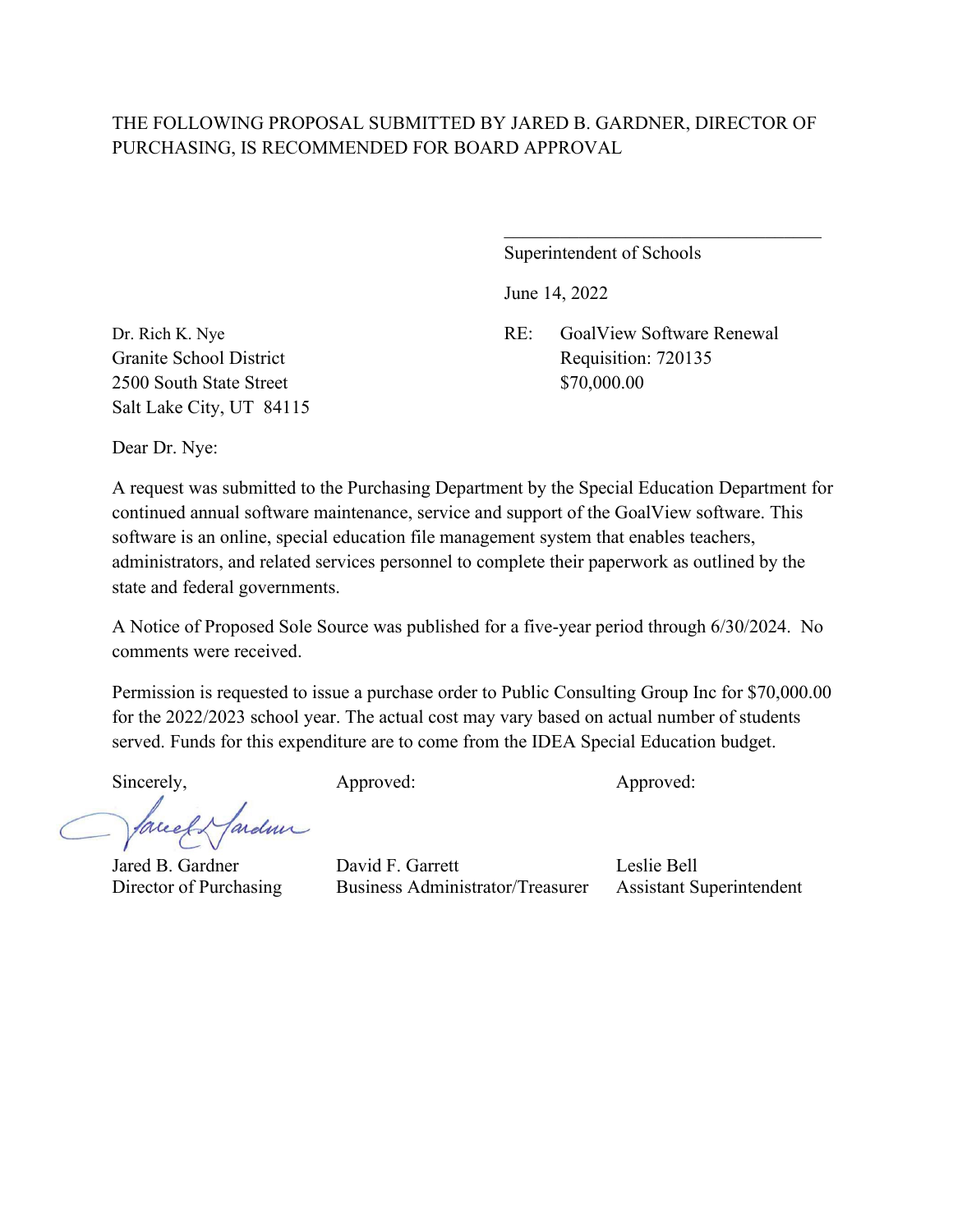Superintendent of Schools

 $\mathcal{L}_\mathcal{L}$  , which is a set of the set of the set of the set of the set of the set of the set of the set of the set of the set of the set of the set of the set of the set of the set of the set of the set of the set of

June 14, 2022

RE: IT Programming Services Requisition No: 720156 \$168,800.00

Dr. Rich K. Nye Granite School District 2500 South State Street Salt Lake City, UT 84115

Dear Dr. Nye:

The above listed requisition was submitted to the Purchasing Department over the signatures of Dale Roberts and Rick Anthony. This request is for the purchase of contracted IT programming services of Larry Wilkinson. These services are required to augment the Information Systems Department staffing and to provide expert level system programming and maintenance services to the district's enterprise resource planning software system.

This programmer has worked with the district for several years and has gained knowledge regarding our systems that would take a new programmer a significant time to learn, causing additional costs and a lack of system support. Therefore, the district is acquiring these services from the original supplier as the sole source for this programmer.

This letter respectfully requests permission to issue a purchase order for \$166,800.00 to TEK Systems. Funds for this purchase are to come from the Information Systems Technical Services budget.

ardmir fareel

Sincerely, Approved: Approved: Approved: Approved:

Jared B. Gardner David F. Garrett Rick Anthony Director of Purchasing Business Administrator/Treasurer Assistant Superintendent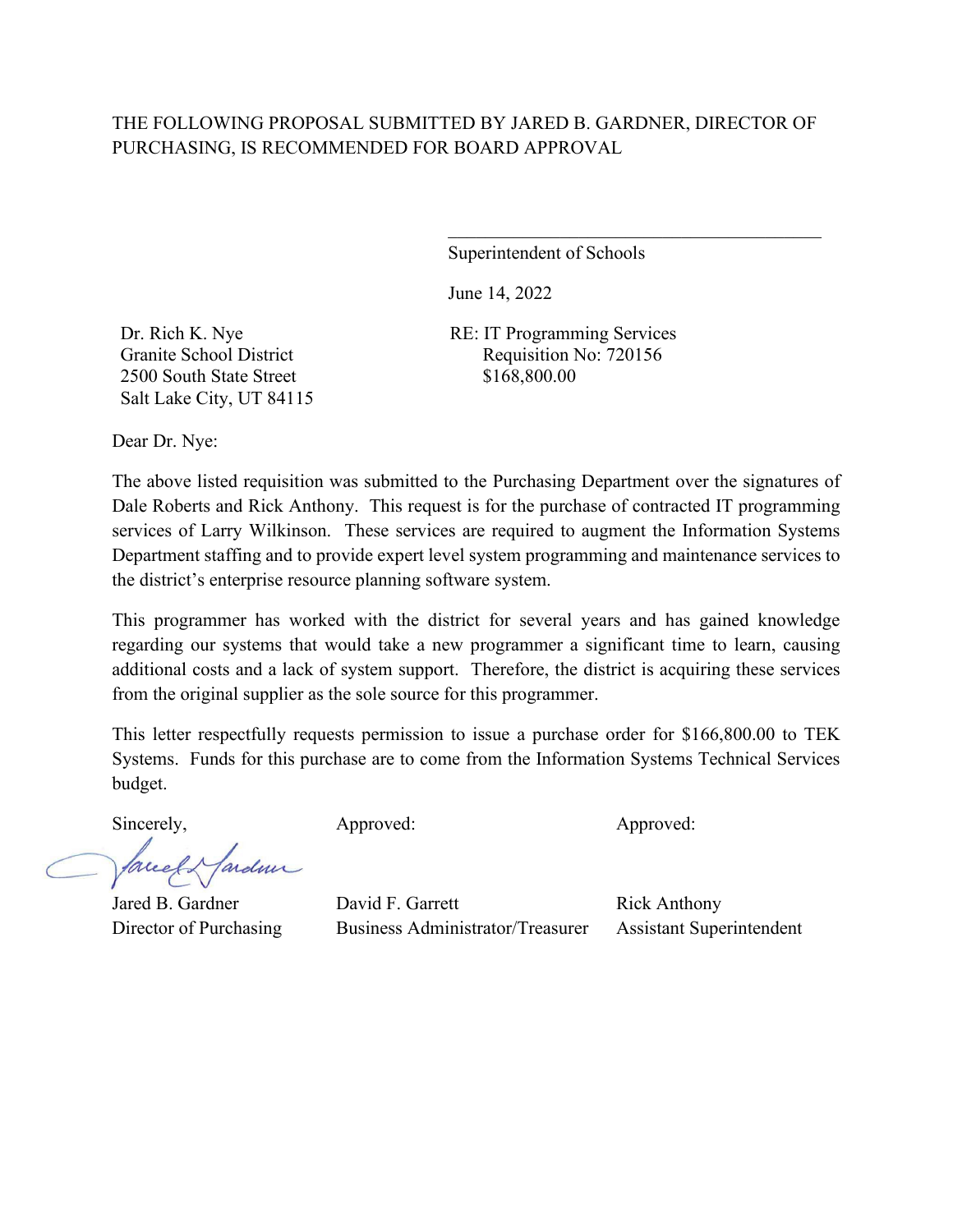Superintendent of Schools

 $\mathcal{L}_\mathcal{L}$  , which is a set of the set of the set of the set of the set of the set of the set of the set of the set of the set of the set of the set of the set of the set of the set of the set of the set of the set of

June 14, 2022

2500 South State Street \$84,702.74 Salt Lake City, UT 84115

Dr. Rich K. Nye RE: Language Live Material Granite School District Requisition: 720186

Dear Dr. Nye:

A request was submitted to the Purchasing Department by the Special Education Department for the annual purchase of Language Live reading/English language art materials.

A Notice of Proposed Sole Source was published (JF22-001 SS) for a five-year period through 7/31/2026. No comments were received.

We respectfully request approval to issue a purchase order to Voyager Sopris Learning in the amount of \$84,702.74. Funds for this expenditure are to come from the Special Education budget.

fardner Tareel

Sincerely, Approved: Approved: Approved: Approved:

Jared B. Gardner David F. Garrett Leslie Bell Director of Purchasing Business Administrator/Treasurer Assistant Superintendent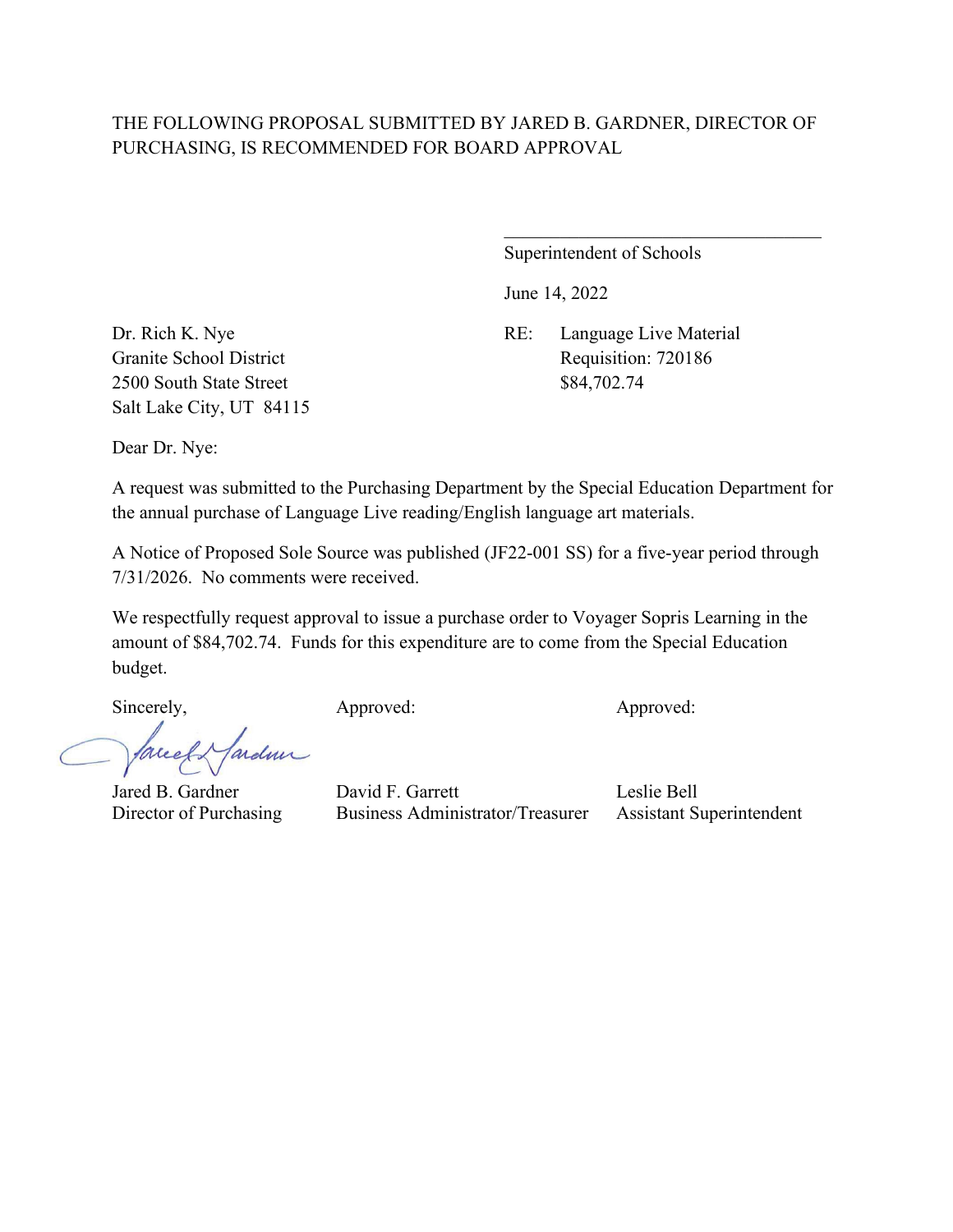$\overline{a}$ 

Superintendent of Schools

June 14, 2022

Salt Lake City, Utah 84115 \$68,370.00

Dr. Rich K. Nye RE: LanSchool Upgrade to Granite School District **LanSchool Air Cloud** 2500 South State Street Requisition: 704402

Dear Dr. Nye:

The above listed requisition was submitted to the Purchasing Department over the signatures of Dale Roberts and Rick Anthony. This request is to upgrade LanSchool to LanSchool Air cloudbased classroom device management software for the Information Systems department.

An Invitation for Bid was published with the following results:

| vCloud Tech Inc               | \$68,370.00  |
|-------------------------------|--------------|
| Simple Systems Inc            | \$86,655.00  |
| <b>IT Custom Solution LLC</b> | \$87,450.00  |
| Intrust Technologies          | \$158,205.00 |

We respectfully request approval to issue a purchase order to vCloud Tech Inc in the amount of \$68,370.00. Funds for this expenditure are to come from the Capital Outlay Information Systems budget.

Sincerely, Approved: Approved: Approved: Approved:

facely farden

Jared B. Gardner David F. Garrett Rick Anthony Director of Purchasing Business Administrator/Treasurer Assistant Superintendent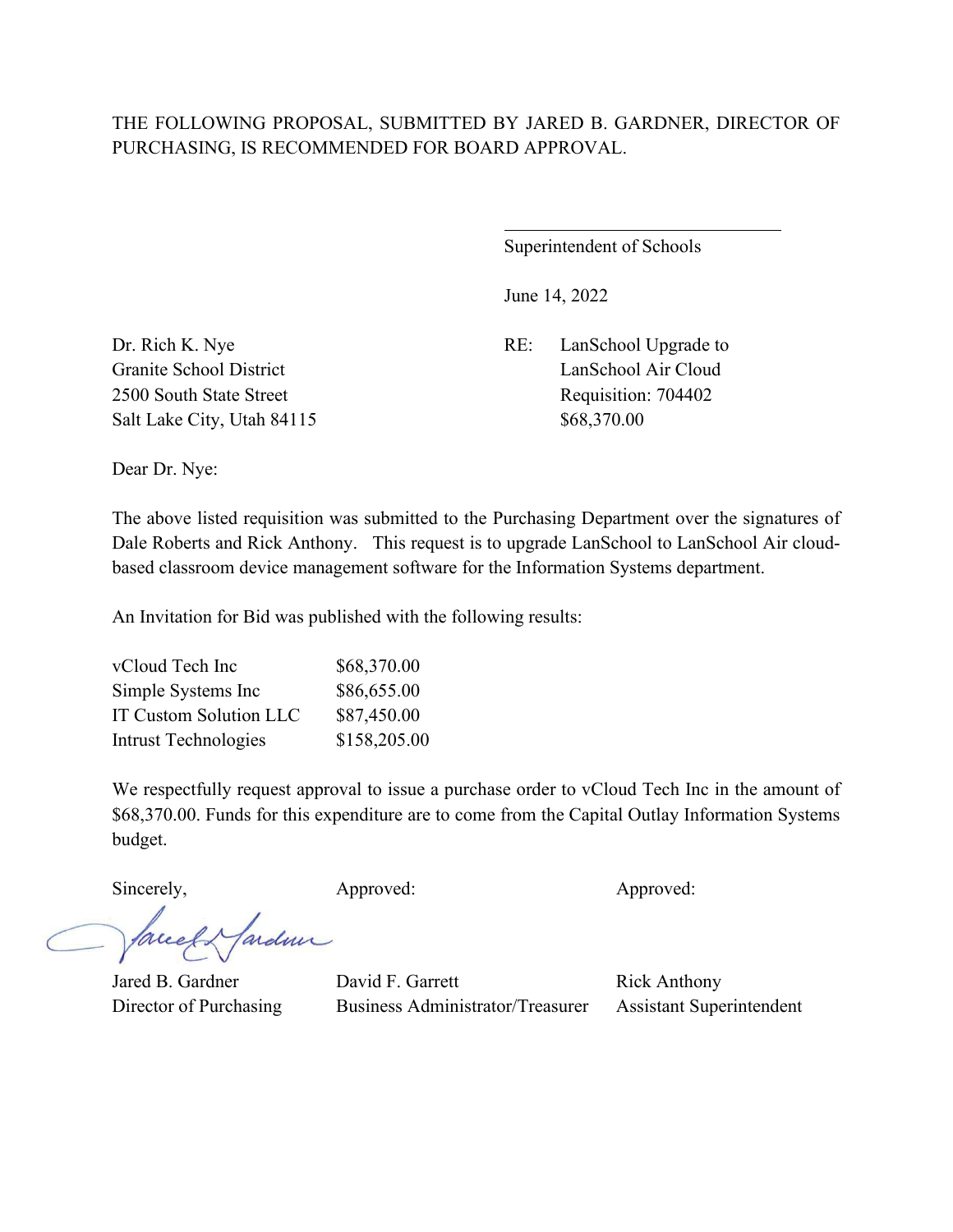Superintendent of Schools

June 14, 2022

Dr. Rich K. Nye RE: Library Management Software 2500 South State Street Requisition: 720081

Granite School District  $\&$  Support Salt Lake City, Utah 84115 \$96,267.98

Dear Dr. Nye:

The Purchasing Department has received a requisition from Chris Larsen and Rick Anthony for renewal of Destiny, Resource Manager, and Title Peek maintenance and support. This software is used to manage the library collection, textbooks and equipment, circulate materials to students and teachers, and provide an interface for searching library materials in all of the libraries and certain departments in the district.

Follett is the developer and author of this copyrighted software making them the sole source. A Notice of Proposed Sole Source (JF21-055SS) was published June 22, 2020 for a five year period through July 9, 2025. No comments were received and the sole source was approved.

We respectfully request approval to issue a purchase order to Follett School Solutions Inc for \$96,267.98. Funds for this expenditure are to come from the Educational Technology budget.

Sincerely, Approved, Approved, Approved, Approved,

lardme

Jared Gardner **David F. Garrett** Rick Anthony Director of Purchasing Business Administrator/Treasurer Assistant Superintendent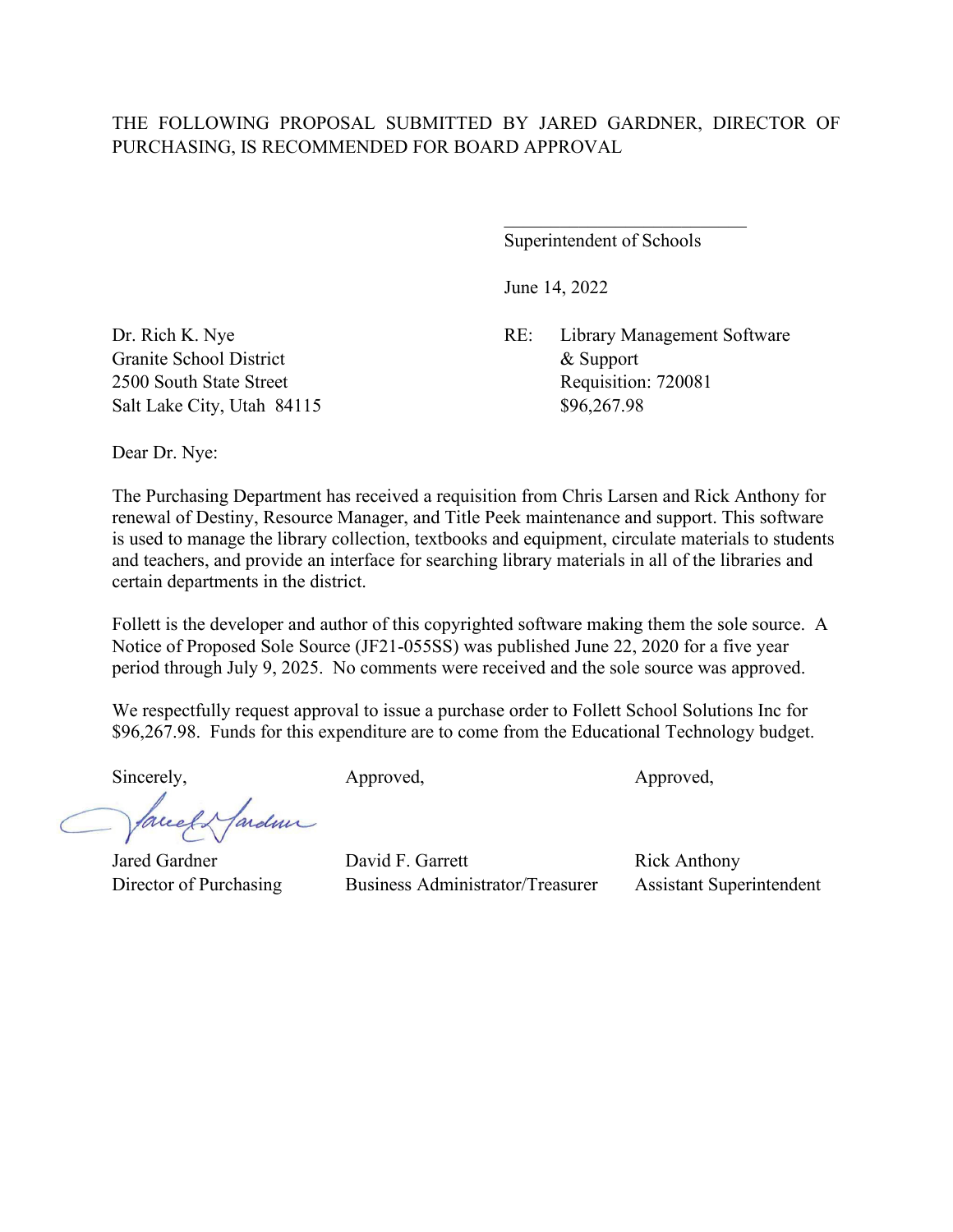Superintendent of Schools

June 14, 2022

Dr. Rich K. Nye RE: EasyTrac Medicaid Claiming Granite School District Requisition: 720136 2500 South State Street Estimated Amount: \$150,000.00

 $\mathcal{L}_\mathcal{L}$  , which is a set of the set of the set of the set of the set of the set of the set of the set of the set of the set of the set of the set of the set of the set of the set of the set of the set of the set of

Salt Lake City, UT 84115

Dear Dr. Nye:

A request was submitted to the Purchasing Department by the Special Education Department for an annual contract to provide Medicaid claiming services and support.

A Notice of Proposed Sole Source was published for a five-year period through 6/30/2024. No comments were received.

We respectfully request approval to issue a purchase order to Public Consulting Group Inc in the amount of \$150,000.00. The actual expenditure will vary based on the amount billed to and received from Medicaid during the 2022-2023 school year. Funds for this expenditure are to come from the IDEA Special Education budget.

ardmi lareel.

Sincerely, Approved: Approved: Approved: Approved:

Jared B. Gardner David F. Garrett Leslie Bell Director of Purchasing Business Administrator/Treasurer Assistant Superintendent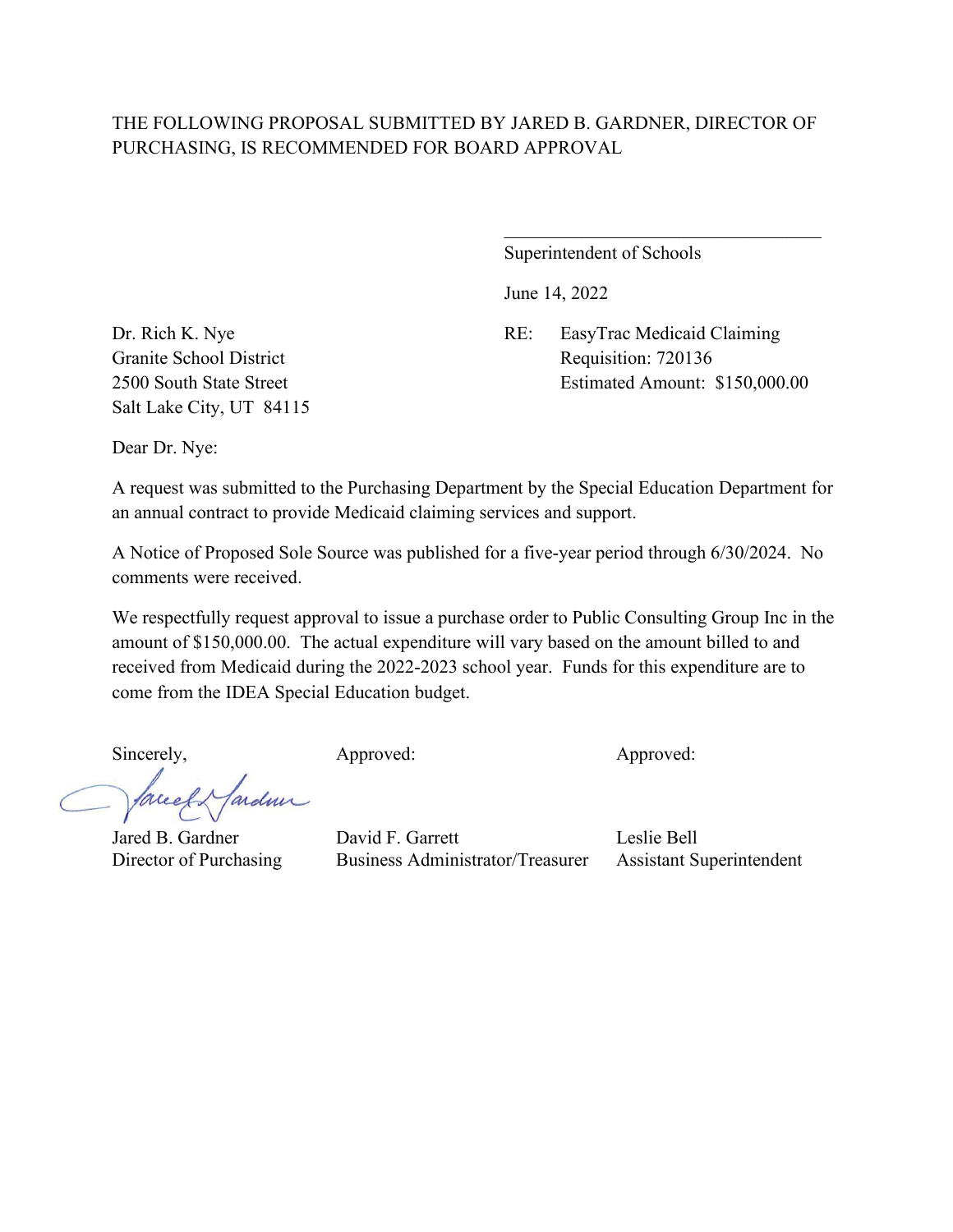$\overline{a}$ 

Superintendent of Schools

June 14, 2022

Dr. Rich K. Nye RE: Nutanix Subscription for 2500 South State Street Requisition: 704616

Granite School District Cloud Storage Salt Lake City, Utah 84115 \$110,529.78

Dear Dr. Nye:

The above listed requisition was submitted to the Purchasing Department over the signatures of Dale Roberts and Rick Anthony. This request is for renewal of Nutanix software subscription and support for cloud storage for the Information Systems department.

An Invitation for Bid was published with the following results:

| Summit Partners Utah LLC \$110,529.78 |              |
|---------------------------------------|--------------|
| onPar Advisors LLC                    | \$156,359.14 |
| vCloud Tech Inc                       | \$156,436.83 |

We respectfully request approval to issue a purchase order to Summit Partners Utah LLC in the amount of \$110,529.78. Funds for this expenditure are to come from the Information Systems, Support Services – Central Services budget.

Sincerely, Approved: Approved: Approved: Approved:

facely farden

Jared B. Gardner David F. Garrett Rick Anthony Director of Purchasing Business Administrator/Treasurer Assistant Superintendent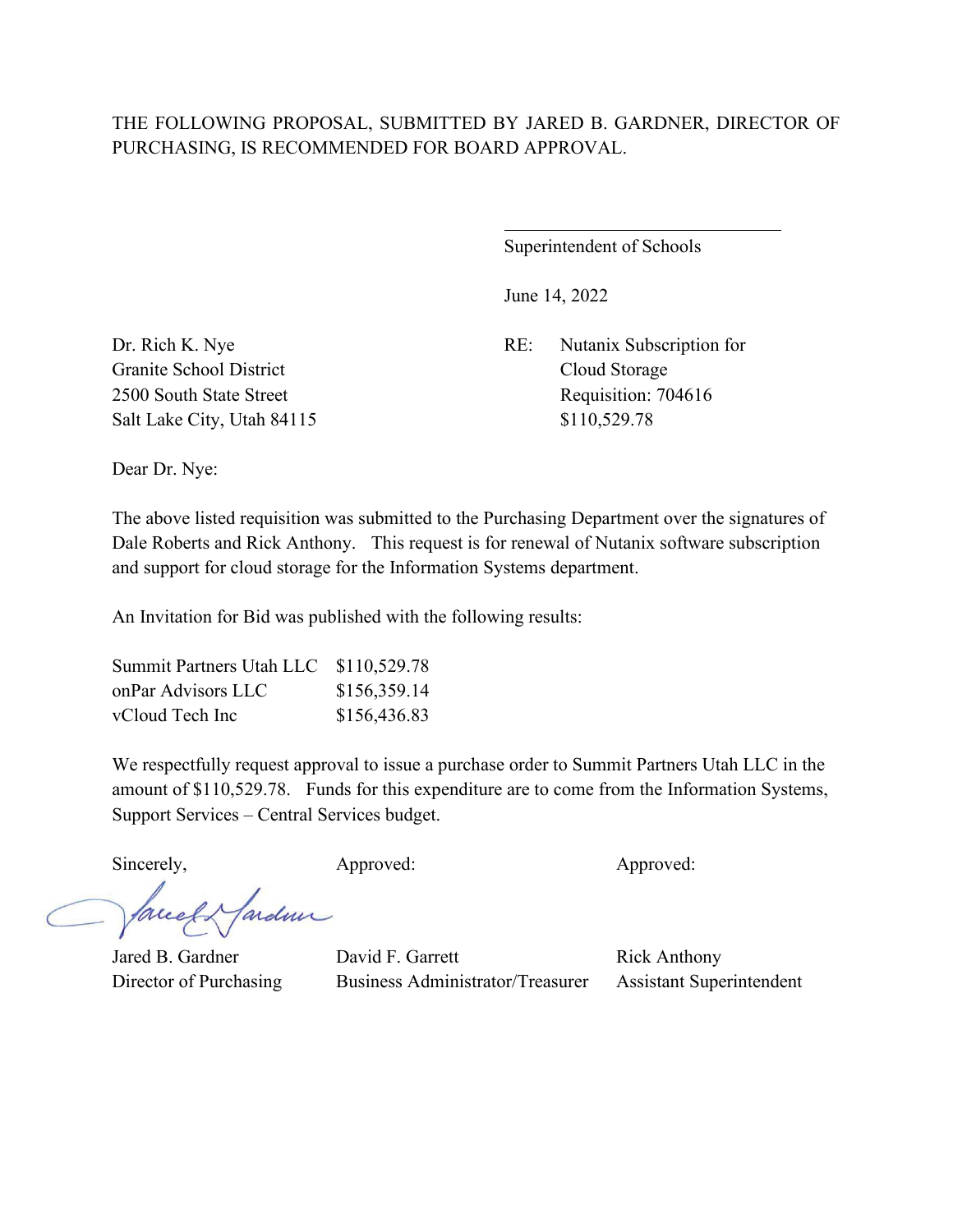$\overline{a}$ 

Superintendent of Schools

June 14, 2022

Dr. Rich K. Nye RE: Annual Purchase of Uniforms Granite School District for Child Nutrition Employees 2500 South State Street Requisition: 720179

Salt Lake City, Utah 84115 \$110,000.00

Dear Dr. Nye:

The above listed requisition was submitted to the Purchasing Department over the signatures of Dana Adams and David Garrett. The Purchasing Department is seeking approval to release orders against an open purchase order for employee uniforms for the 2022-2023 school year.

The current contract 18-361 was established with BizWear using Bid DS18-022R which offered four one-year renewals. Permission is requested to exercise the fourth renewal option and to extend the contract by one year to May 16, 2023.

We respectfully request approval to issue purchase orders to BizWear in the total amount of \$110,000.00 Funds for this expenditure are to come from the Child Nutrition budget.

facely farden

Jared B. Gardner David F. Garrett

Sincerely,  $\qquad \qquad \text{Approved:}$ 

Director of Purchasing Business Administrator/Treasurer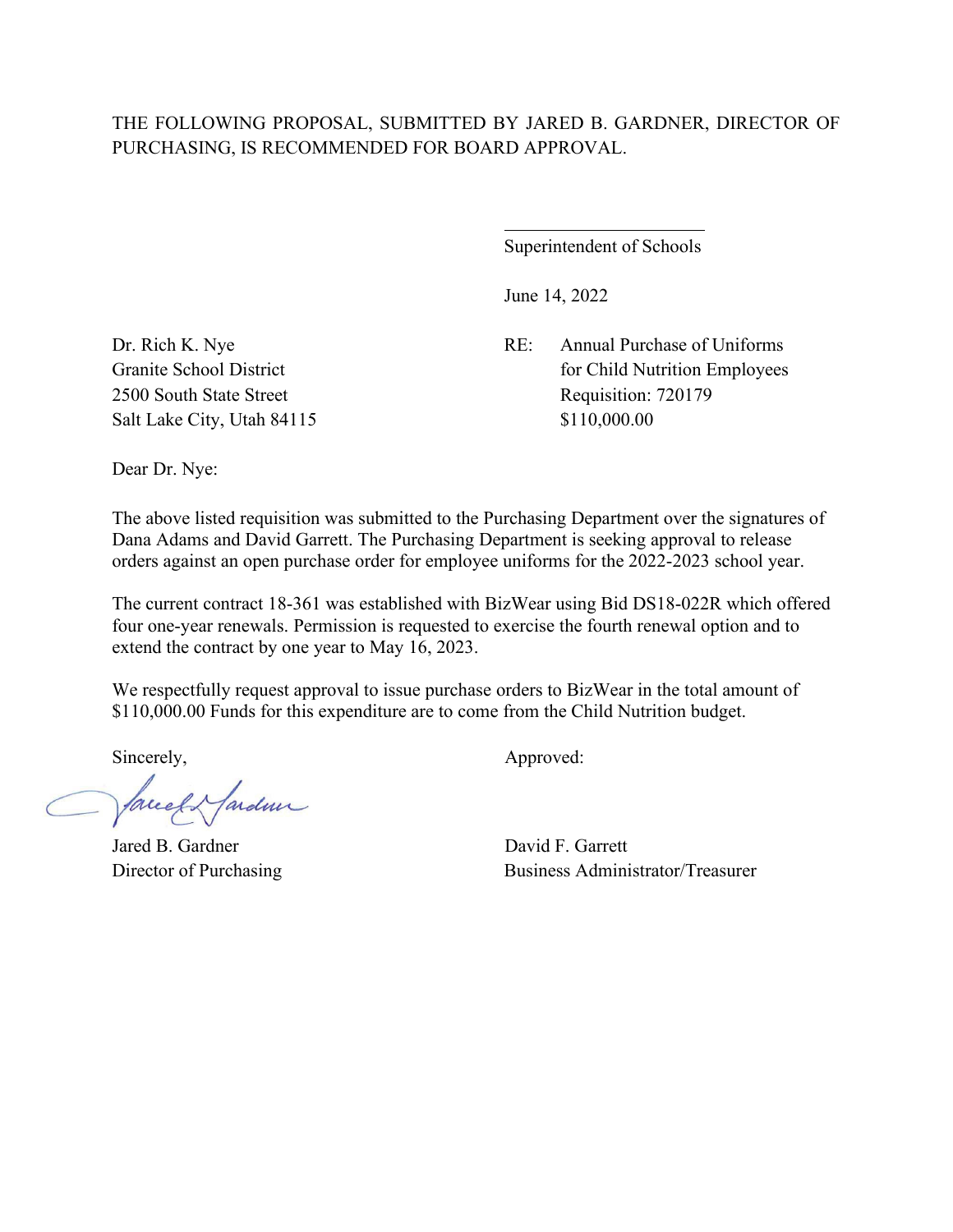$\overline{a}$ 

Superintendent of Schools

June 14, 2022

Dr. Rich K. Nye RE: Contracted Services for Special Granite School District **Education Parent Training &** 

2500 South State Street Information Center Salt Lake City, Utah 84115 \$53,890.00

Dear Dr. Nye:

The above listed requisition was submitted to the Purchasing Department over the signatures of Bryce Day and Leslie Bell. This request is for contracted services for special education parent training and information center.

These services are provided by The Utah Parent Center which is the parent organization established by the USBE as a neutral parent consultation center as required by the Individuals with Disabilities Education Act.

The Utah Parent Center is the State's only designated Parent Training and Information Center funded by the federal Office of Special Education Programs (#H328M150034) to support Utah parents of children and youth with disabilities. This requires the UPC to collaborate with the Utah State Board of Education, Special Education Section and local agencies providing access to ensure meaningful parent involvement as essential participants in planning to meet the needs of their family members within the school system. As Utah's only PTI, the Utah State Office Board of Education and local education agencies serving children in special education programs are to partner with the UPC to ensure meaningful parent involvement.

We respectfully request approval to issue a purchase order to The Utah Parent Center for \$53,890.00. Funds for this expenditure are to come from the Special Education IDEA-B Disabled Federal budget.

Sincerely, Approved: Approved: Approved: Approved:

lardner facel

Jared B. Gardner David F. Garrett Leslie Bell Director of Purchasing Business Administrator/Treasurer Assistant Superintendent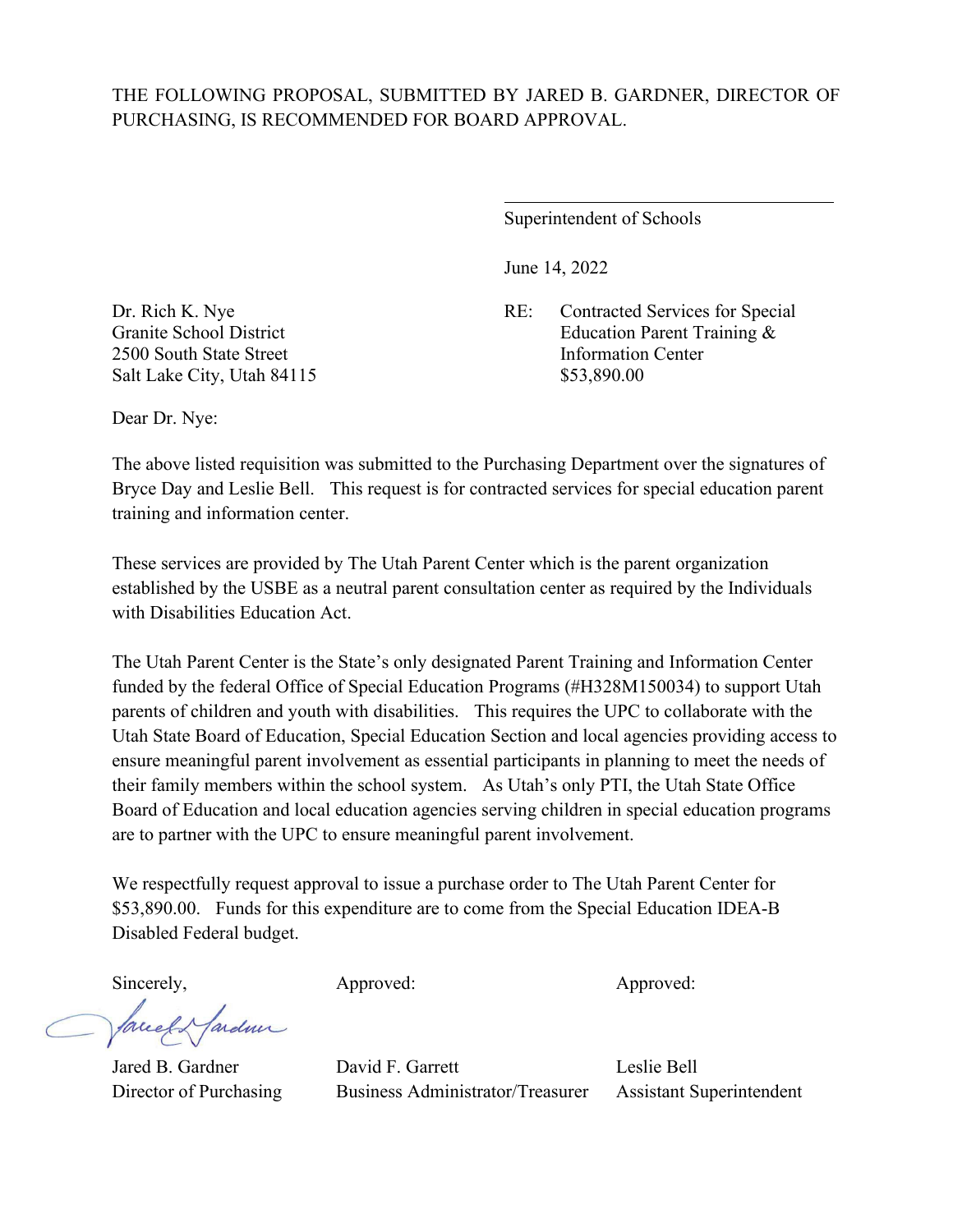$\overline{a}$ 

Superintendent of Schools

June 14, 2022

Dr. Rich K. Nye RE: Contracted Services for Deaf and Blind

Granite School District Students 2500 South State Street \$200,320.67 Salt Lake City, Utah 84115

Dear Dr. Nye:

The Special Education Department has requested a contract with the Utah Schools for the Deaf and Blind to provide interpretation of classroom information to provide services to deaf, blind and visually impaired students for the 2022-23 school year.

We respectfully approval to enter the contract and to issue a purchase order for \$200,320.67. Funds for this expenditure are to come from Special Education funding.

Sincerely, Approved: Approved: Approved: Approved:

fardun Jacel

Jared B. Gardner David F. Garrett Leslie Bell Director of Purchasing Business Administrator/Treasurer Assistant Superintendent